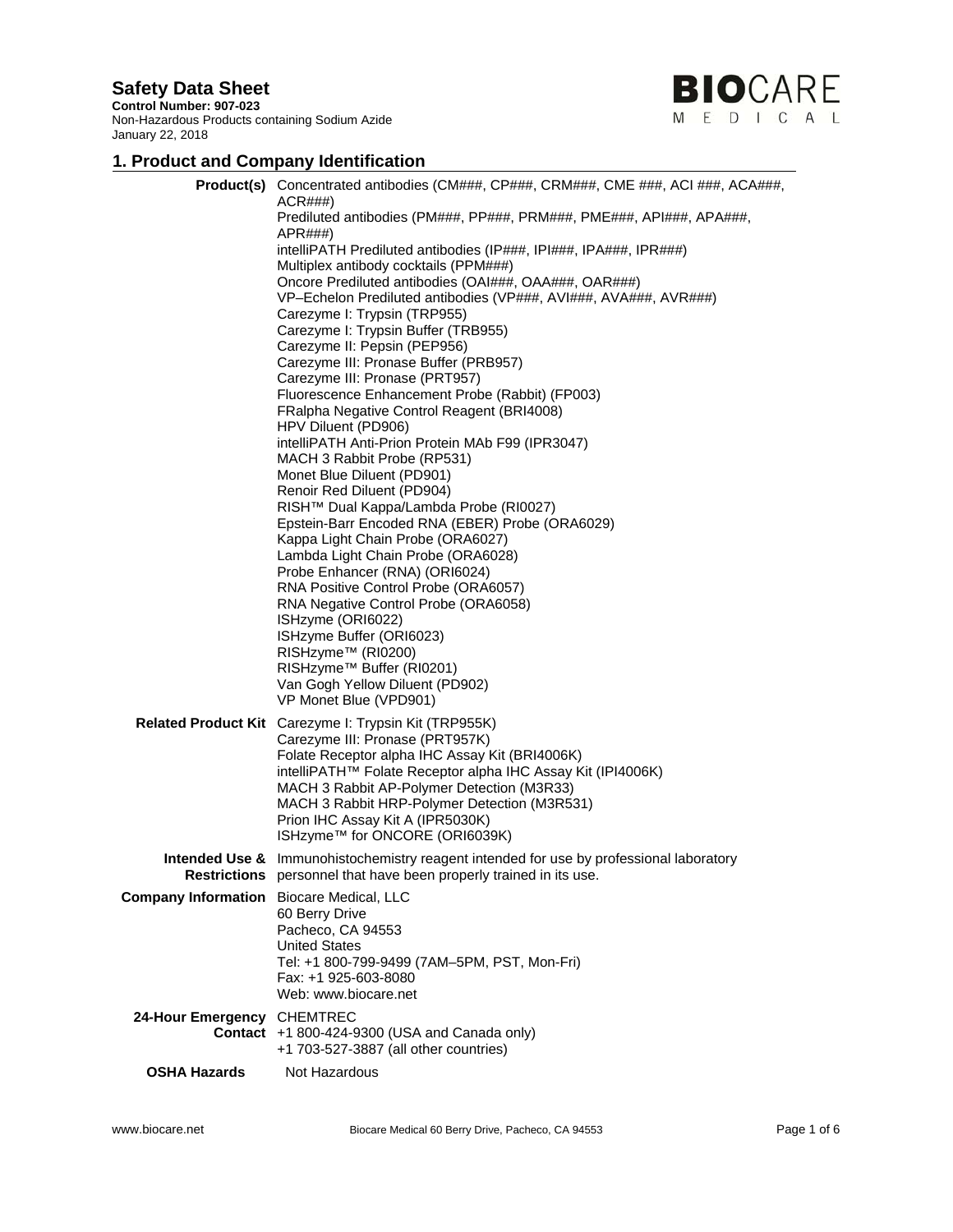**Control Number: 907-023**  Non-Hazardous Products containing Sodium Azide January 22, 2018



While this material is not considered hazardous by the OSHA Hazard Communication Standard (29 CFR 1910.1200), this SDS contains valuable information critical to the safe handling and proper use of the product. This SDS should be retained and available for employees and other users of this product.

#### **GHS Classification Signal words, Symbol, Hazard &**  Not Hazardous **Precautionary Statements**

### **Potential Health Effects**

| <b>Skin Contact</b> May be harmful if exposed to skin. May cause skin irritation, itching, redness or<br>inflammation.           |
|----------------------------------------------------------------------------------------------------------------------------------|
| Eye Contact May be harmful if exposed to eyes. May cause eye irritation, watering eyes, stinging or<br>burning sensation.        |
| <b>Inhalation</b> May be harmful if inhaled. May cause respiratory tract irritation, headache, dizziness,<br>nausea or coughing. |
| <b>Ingestion</b> May be harmful if swallowed. May cause irritation of gastrointestinal tract, nausea, or<br>vomiting.            |
| See Section 11: Toxicological Information for additional information.                                                            |

### **2. Hazards Identification**

|                              | <b>Emergency Overview</b> This product has been classified as non-hazardous based on the physical and/or<br>chemical nature and/or concentration of ingredients.                                                                                                                                                                                                                            |
|------------------------------|---------------------------------------------------------------------------------------------------------------------------------------------------------------------------------------------------------------------------------------------------------------------------------------------------------------------------------------------------------------------------------------------|
|                              | Product has little to no hazards for Emergency Responders if spilled and has no unusual<br>hazard if in a fire.                                                                                                                                                                                                                                                                             |
| <b>Environmental Effects</b> | Sodium azide $\left($ <0.1%) is included as a preservative. Although it is not considered<br>hazardous at this level, please note that accumulated sodium azide may react with lead<br>or copper plumbing to form highly explosive metal azides. Thorough flushing of plumbing<br>is recommended.<br>None identified.<br>See Section 12: Ecological Information for additional information. |
|                              |                                                                                                                                                                                                                                                                                                                                                                                             |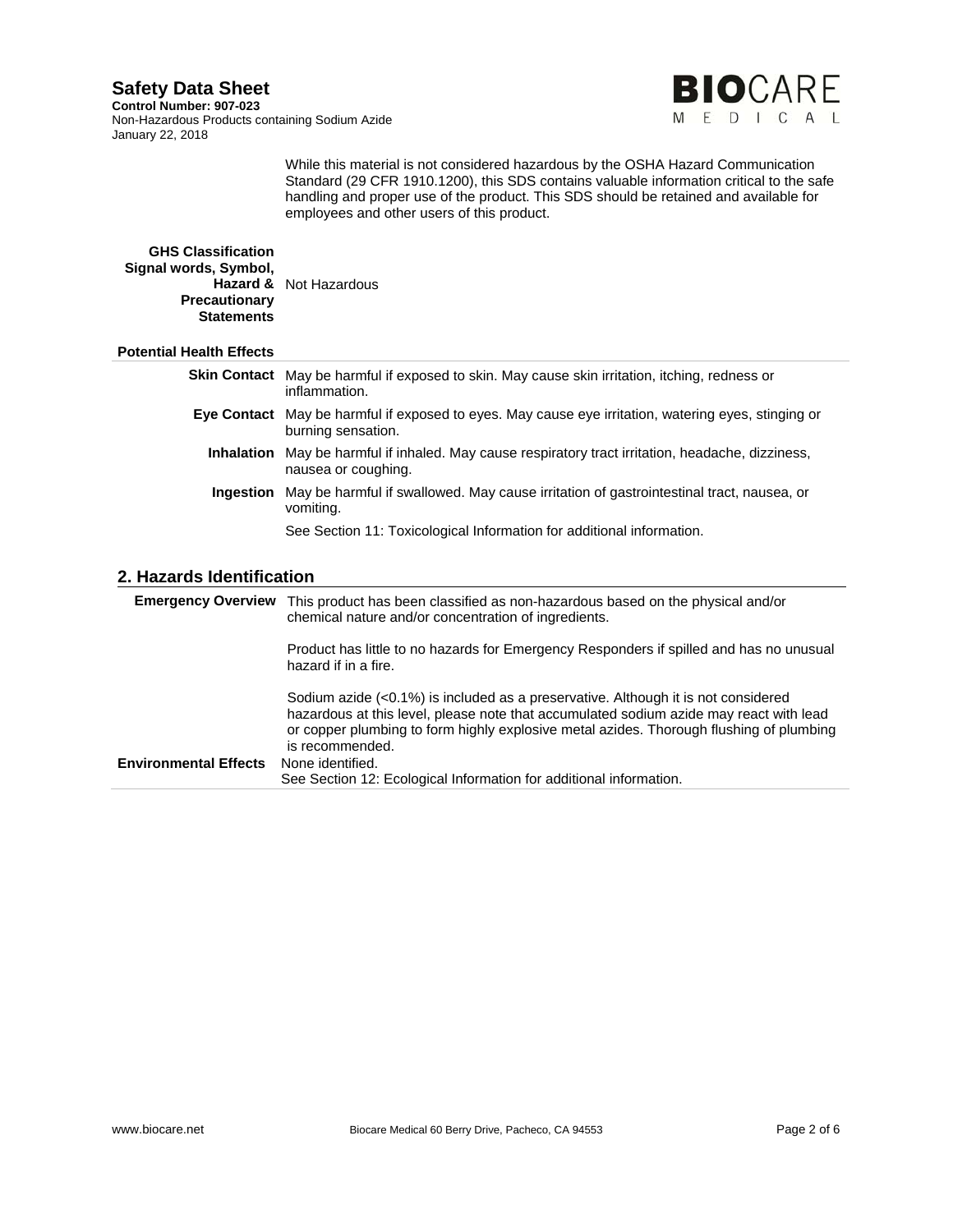**Control Number: 907-023**  Non-Hazardous Products containing Sodium Azide January 22, 2018

## **3. Composition / Information on Ingredients**

| <b>Chemical Name</b>                            | <b>Synonyms</b> | % Composition | <b>CAS Number</b> |
|-------------------------------------------------|-----------------|---------------|-------------------|
| Sodium azide                                    | N/A             | $< 0.1\%$     | 26628-22-8        |
| Proprietary Composition,<br>multiple components | N/A             | < 1% each     | N/A               |
| Water                                           | N/A             | $>99\%$       | 7732-18-5         |

Note: It has been determined that the remaining ingredients of this product are not classified as hazardous according to the Federal OSHA Hazardous Communication Standard (29 CFR 1910.1200) or the Globally Harmonized System of Classification and Labeling of Chemicals.

### **4. First Aid Measures**

| <b>General Advice</b> Avoid further exposure to product. Consult a physician.                                                                                               |
|-----------------------------------------------------------------------------------------------------------------------------------------------------------------------------|
| In case of skin contact Wash exposed area with soap and plenty of water. Remove any contaminated clothing.<br>Seek medical attention.                                       |
| In case of eye contact Wash eyes with plenty of water for at least 15 minutes. Have victim remove contact<br>lenses. Be sure to wash under eyelids. Seek medical attention. |
| If inhaled Remove victim to well-ventilated area. If victim is not breathing, give artificial respiration.<br>Seek medical attention.                                       |
| If swallowed If victim is conscious, rinse mouth with water. Do not give anything to an unconscious<br>victim. Seek medical attention.                                      |

### **5. Fire Fighting Measures**

|                                                                          | <b>Suitable Extinguishing</b> Water spray, alcohol-resistant foam, dry chemical, or carbon dioxide.<br>Media Use extinguisher media appropriate for surrounding fire. |
|--------------------------------------------------------------------------|-----------------------------------------------------------------------------------------------------------------------------------------------------------------------|
| <b>Special Protective</b><br><b>Equipment for</b><br><b>Firefighters</b> | Wear self-contained breathing apparatus and protective clothing to<br>prevent contact with eyes and skin.                                                             |
| Special Exposure<br>Hazards                                              | None identified.                                                                                                                                                      |

### **6. Accidental Release Measures**

| <b>Personal Precautions</b> Use of personal protective equipment is recommended as described in Section<br>8. Isolate hazard area and deny entry to unprotected personnel.                                                                                           |
|----------------------------------------------------------------------------------------------------------------------------------------------------------------------------------------------------------------------------------------------------------------------|
| <b>Environmental</b> Prevent further leakage or spillage if safe to do so. Keep out of drains, sewers,<br><b>Precautions</b> ditches and waterways.                                                                                                                  |
| Methods for containment Small spills may be contained and cleaned-up with paper towels or absorbent<br>and clean up pads. Absorb large spills with sand or vermiculite and place in a closed<br>container for waste disposal. Avoid physical contact during removal. |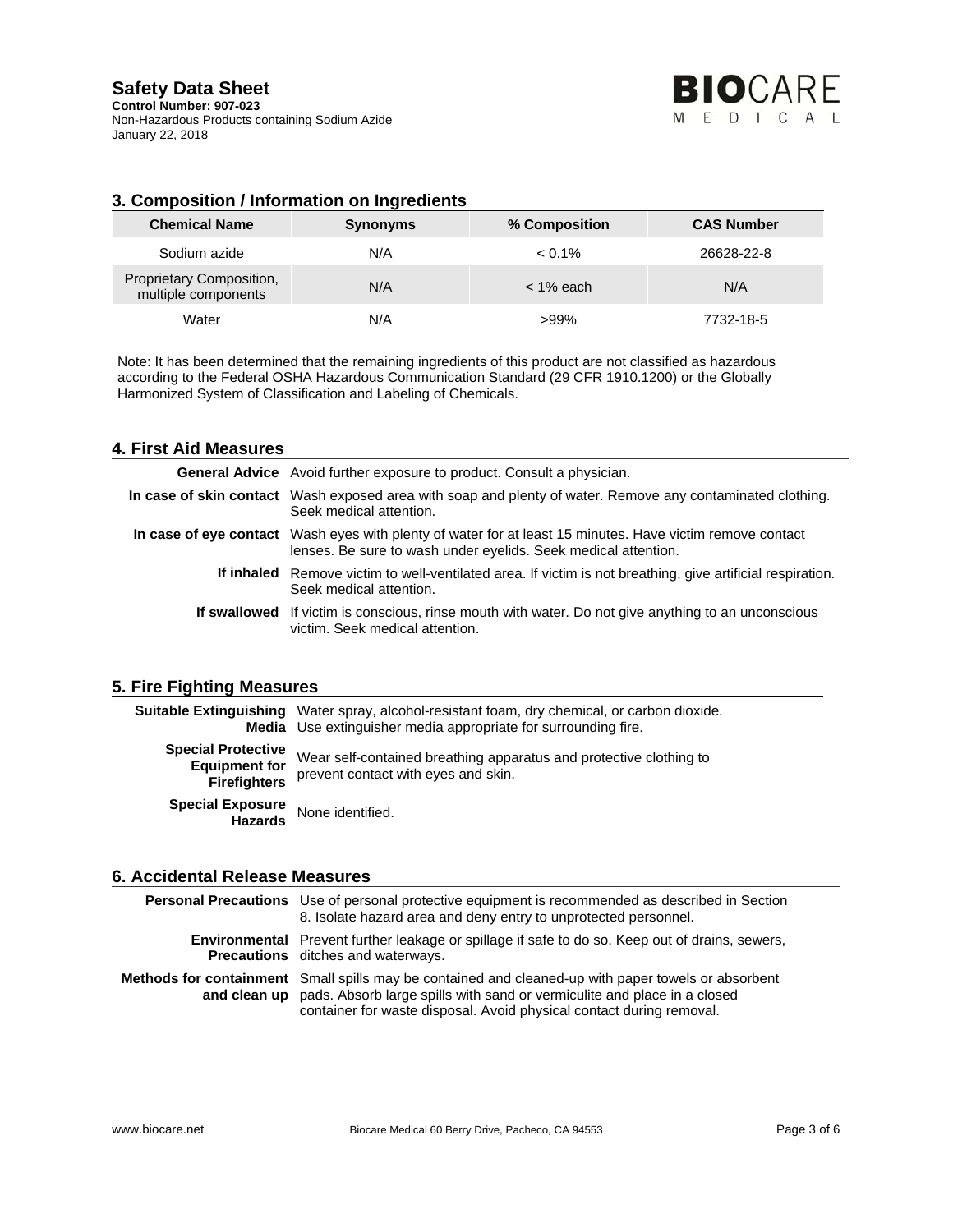**Control Number: 907-023**  Non-Hazardous Products containing Sodium Azide January 22, 2018



### **7. Handling and Storage**

**Precautions for Safe** Avoid contact with eyes, skin and clothing. Do not ingest. Wash hands thoroughly **Handling**  after use.

**Conditions for Safe Storage** Keep container tightly closed. Keep container in a cool, well-ventilated area.

### **8. Exposure Controls / Personal Protection**

| <b>Permissible Exposure</b> |        |
|-----------------------------|--------|
|                             | Limits |
|                             |        |

| <b>osure</b><br>Limits | Component    | Permissible Exposure Limit(s)                                                              |
|------------------------|--------------|--------------------------------------------------------------------------------------------|
|                        | Sodium Azide | ACGIH, TLV: 0.29 mg/m <sup>3</sup> , ceiling<br>NIOSH, REL-C: 0.3 mg/m <sup>3</sup> , skin |

**Engineering Controls** No special controls needed.

#### **Personal Protective Equipment**

| <b>Eye Protection</b> Wear chemical splash goggles and/or face shield when eye and face contact is<br>possible due to splashing or spraying of material.                                                                             |
|--------------------------------------------------------------------------------------------------------------------------------------------------------------------------------------------------------------------------------------|
| <b>Skin Protection</b> Use chemically resistant gloves and a lab coat with sleeves.                                                                                                                                                  |
| Respiratory Protection Exceeding exposure limits is unlikely during normal usage. However, if irritating<br>vapors are produced, respiratory protection is recommended. Attempt to reduce<br>exposure levels to an acceptable range. |
| Canaral Hygiana. Avoid contact with over alin and elething Wooh bands thereughly ofter bondling                                                                                                                                      |

**General Hygiene**  Avoid contact with eyes, skin and clothing. Wash hands thoroughly after handling and **Measures**  before eating or drinking.

### **9. Physical and Chemical Properties**

|                                                    | <b>Appearance</b> Clear solution. May be colorless or colored (green, red, yellow, tan), depending<br>upon the specific product. |
|----------------------------------------------------|----------------------------------------------------------------------------------------------------------------------------------|
|                                                    | <b>Odor</b> None                                                                                                                 |
| <b>pH (as supplied)</b> Various                    |                                                                                                                                  |
|                                                    | <b>Melting point</b> No data available                                                                                           |
|                                                    | <b>Boiling point</b> No data available                                                                                           |
|                                                    | <b>Flash point</b> No data available                                                                                             |
|                                                    | <b>Flammability</b> No data available                                                                                            |
| <b>Lower explosion limit</b> No data available     |                                                                                                                                  |
| <b>Upper explosion limit</b> No data available     |                                                                                                                                  |
|                                                    | <b>Vapor pressure</b> No data available                                                                                          |
|                                                    | <b>Vapor density</b> No data available                                                                                           |
|                                                    | Specific gravity No data available                                                                                               |
| <b>Solubility (in water)</b> Soluble               |                                                                                                                                  |
| <b>Partition coefficient</b><br>(n-octanol/water)  | No data available                                                                                                                |
| <b>Auto-ignition temperature</b> No data available |                                                                                                                                  |
|                                                    | <b>Decomposition</b> No data available                                                                                           |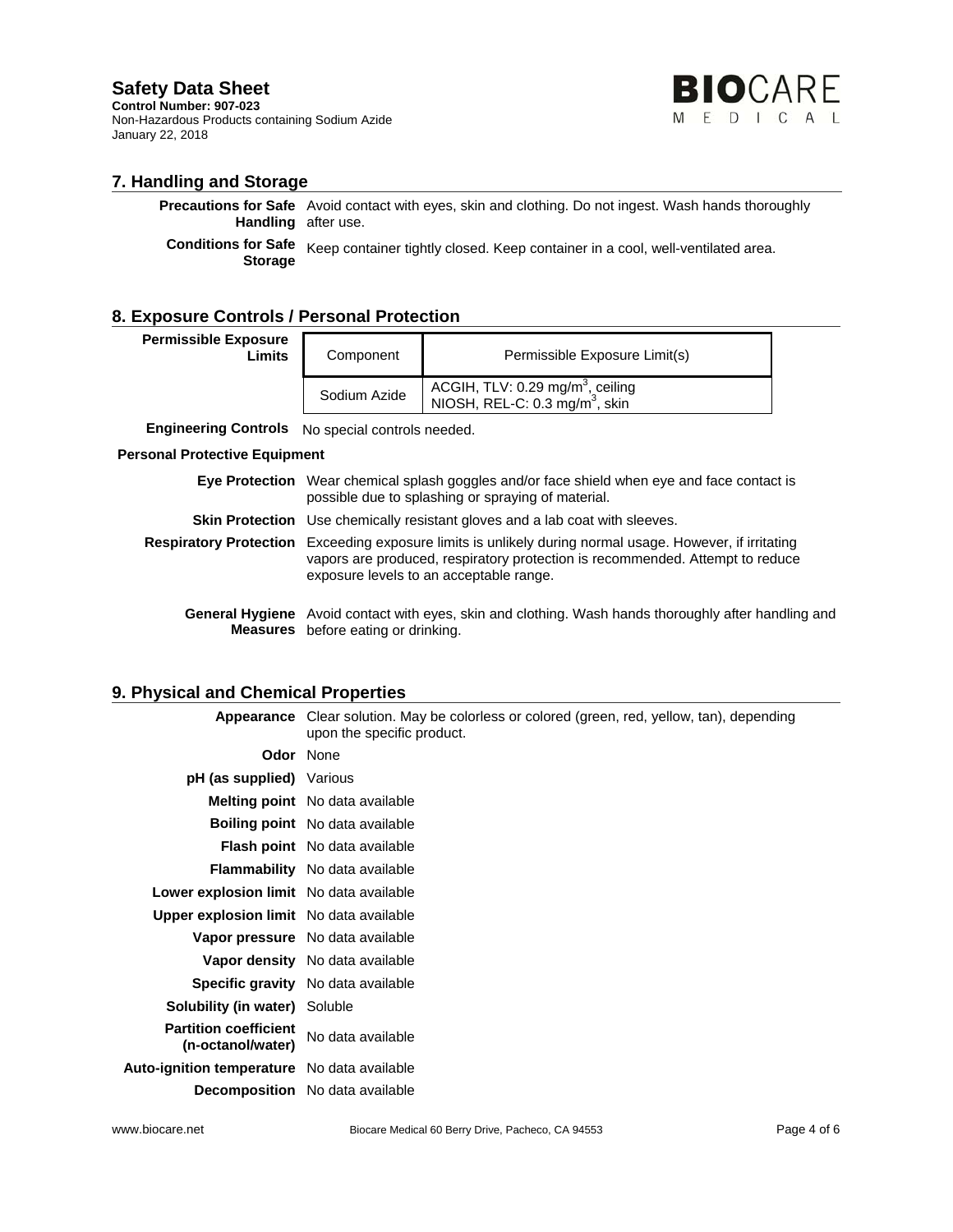**Control Number: 907-023**  Non-Hazardous Products containing Sodium Azide January 22, 2018



#### **Temperature**

## **10. Stability and Reactivity**

| <b>Chemical Stability</b> Stable under recommended storage conditions (see Section 7).                                                                                       |
|------------------------------------------------------------------------------------------------------------------------------------------------------------------------------|
| <b>Conditions to avoid</b> Avoid buildup of sodium azide in copper or lead plumbing. Thorough flushing<br>of plumbing with water is recommended.                             |
| <b>Materials to avoid</b> Contact of sodium azide with heavy metals may form explosive azides.<br>Contact of sodium azide with acids may liberate toxic gas.                 |
| Hazardous decomposition Hazardous decomposition products formed under fire conditions: carbon<br>products monoxide, carbon dioxide, nitrogen oxides, hydrogen chloride gas.  |
| <b>Possibility of hazardous</b> Contact of sodium azide with heavy metals may form explosive azides.<br>reactions Contact of sodium azide with acids may liberate toxic gas. |

## **11. Toxicological Information**

| Acute dose effects No data available         |                                                                                                                                                                                                                                       |
|----------------------------------------------|---------------------------------------------------------------------------------------------------------------------------------------------------------------------------------------------------------------------------------------|
| <b>Repeat dose effects</b> No data available |                                                                                                                                                                                                                                       |
|                                              | <b>Skin irritation</b> Not determined                                                                                                                                                                                                 |
| <b>Skin and respiratory</b><br>sensitization | Not determined                                                                                                                                                                                                                        |
|                                              | Eye irritation Not determined                                                                                                                                                                                                         |
|                                              | <b>Carcinogenicity</b> No component of this product present at levels greater than or equal to<br>0.1% is identified as a probable, possible, potential, known,<br>anticipated, or confirmed carcinogen by IARC, ACGIH, NTP, or OSHA. |
|                                              | <b>Mutagenicity</b> No data available                                                                                                                                                                                                 |
| Reproductive effects No data available       |                                                                                                                                                                                                                                       |
| Developmental effects No data available      |                                                                                                                                                                                                                                       |
| Target organ effects No data available       |                                                                                                                                                                                                                                       |
|                                              |                                                                                                                                                                                                                                       |

*To the best of our knowledge, the chemical, physical, and toxicological properties have not been thoroughly investigated at product concentrations*.

### **12. Ecological Information**

| Looiogioai iniornation                    |                                                                                                   |
|-------------------------------------------|---------------------------------------------------------------------------------------------------|
|                                           | <b>Ecotoxicity</b> No data available                                                              |
| <b>Persistence and</b><br>degradability   | No data available                                                                                 |
| <b>Bioaccumulation/</b><br>accumulation   | No data available                                                                                 |
| <b>Mobility in environmental</b><br>media | No data available                                                                                 |
|                                           | <b>Other hazardous effects</b> May be harmful to the environment, particularly aquatic organisms. |